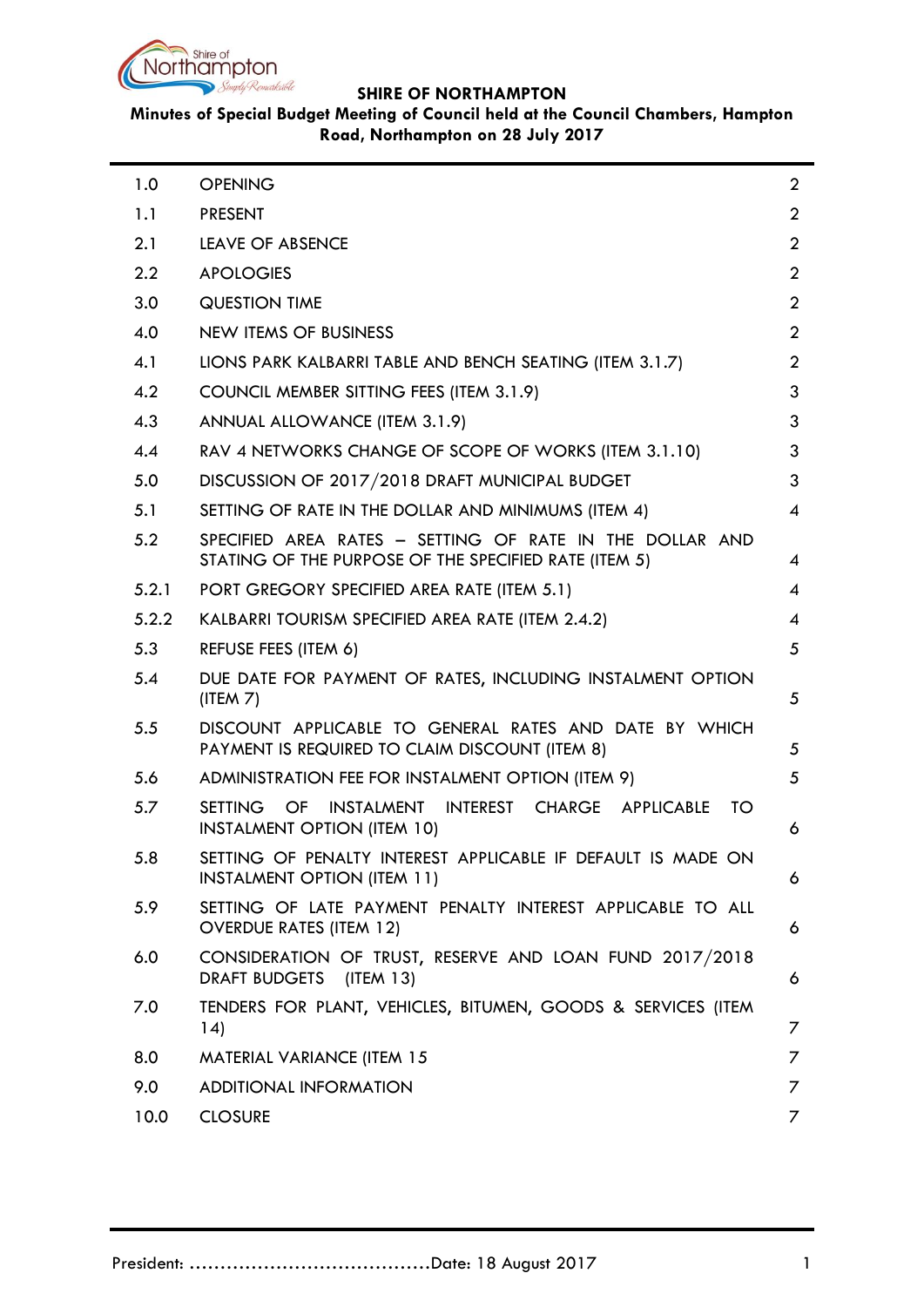

# **Minutes of Special Budget Meeting of Council held at the Council Chambers, Hampton Road, Northampton on 28 July 2017**

#### <span id="page-1-0"></span>**1.0 OPENING**

The President thanked all Councillors and staff present for their attendance and declared the meeting open at 1.00pm.

# <span id="page-1-1"></span>**1.1 PRESENT**

| Cr C Simkin               | President                          | Northampton Ward |  |
|---------------------------|------------------------------------|------------------|--|
| Cr M Scott                | Deputy President                   | Kalbarri Ward    |  |
| Cr T Carson               |                                    | Northampton Ward |  |
| Cr R Suckling             |                                    | Northampton Ward |  |
| Cr D Pike                 |                                    | Kalbarri Ward    |  |
| Cr S Krakour              |                                    | Kalbarri Ward    |  |
| Mr Garry Keeffe           | <b>Chief Executive Officer</b>     |                  |  |
| <b>Mr Grant Middleton</b> | Deputy Chief Executive Officer     |                  |  |
| Mr Neil Broadhurst        | Manager Works & Technical Services |                  |  |

### <span id="page-1-2"></span>**2.1 LEAVE OF ABSENCE**

Nil

### <span id="page-1-3"></span>**2.2 APOLOGIES**

Cr Stock-Sanden, Cr D Stanich

### <span id="page-1-4"></span>**3.0 QUESTION TIME**

No questions were raised by members of the public during question time.

### <span id="page-1-5"></span>**4.0 NEW ITEMS OF BUSINESS**

# <span id="page-1-6"></span>4.1 LIONS PARK KALBARRI TABLE AND BENCH SEATING (ITEM 3.1.7)

Moved Cr Scott, seconded Cr Pike

That the costs to repair the tables and bench seating not be included in the 2017/2018 Budget and the Kalbarri Men's shed be approached to undertake the refurbishment.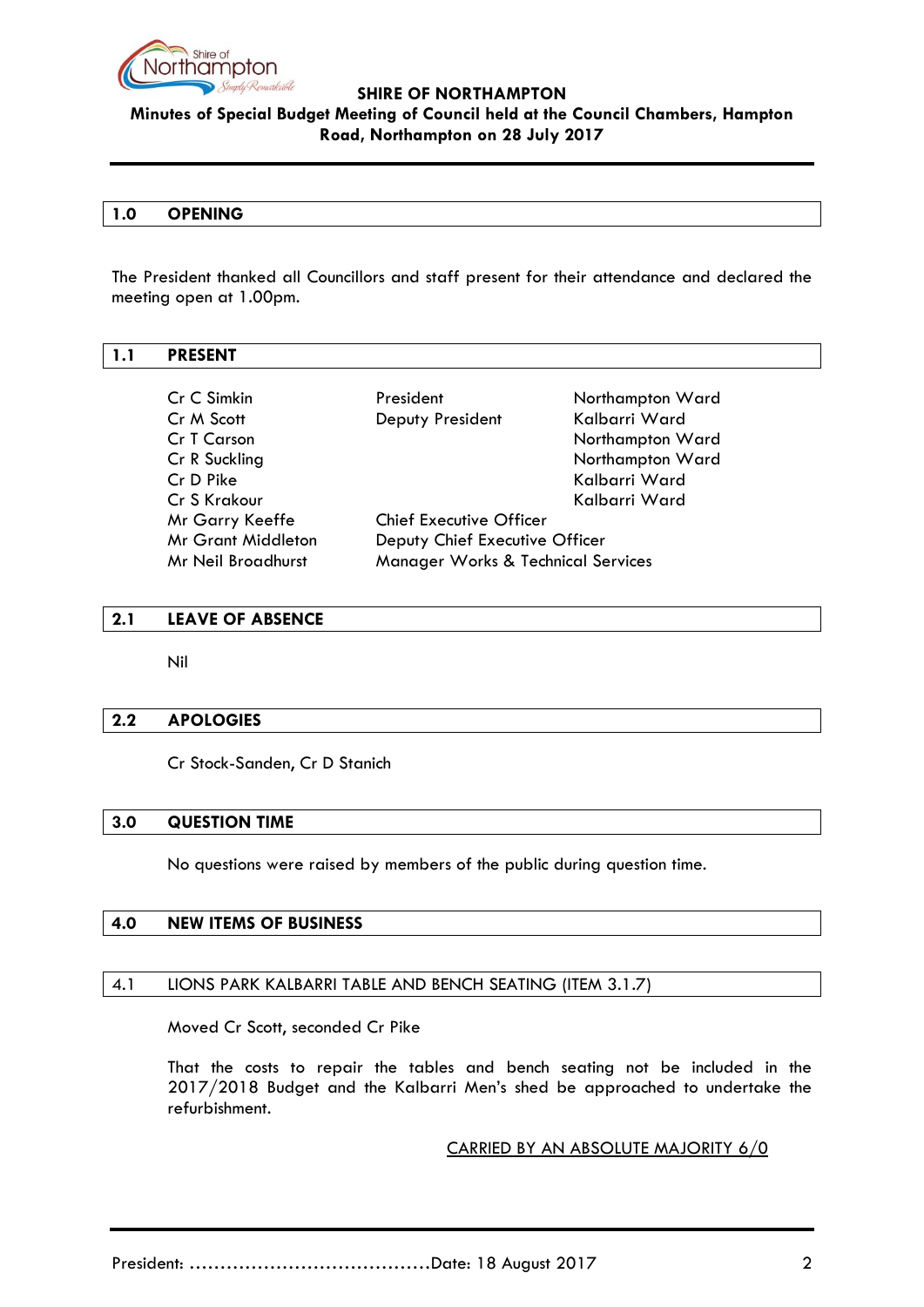

# **Minutes of Special Budget Meeting of Council held at the Council Chambers, Hampton Road, Northampton on 28 July 2017**

#### <span id="page-2-0"></span>4.2 COUNCIL MEMBER SITTING FEES (ITEM 3.1.9)

Moved Cr SCOTT, seconded Cr KRAKOUR

That Councillors sitting fee be increased from \$160.00 to \$180.00 per meeting in the 2017/2018 budget. The Committee Meeting Fee and Prescribed Meeting fee to remain as per the 2016/2017 level.

| Council Meetings - Member    | \$180 |
|------------------------------|-------|
| Council Meetings - President | \$360 |
| <b>Committee Meetings</b>    | \$75  |
| <b>Prescribed Meetings</b>   | \$50  |

### CARRIED BY AN ABSOLUTE MAJORITY 6/0

### <span id="page-2-1"></span>4.3 ANNUAL ALLOWANCE (ITEM 3.1.9)

Moved Cr CARSON, seconded Cr SCOTT

That the President's annual allowance for 2017/2018 be increased to \$12,000, with the Deputy President's annual allowance for 2017/2018 remain at \$2,500.

### CARRIED BY AN ABSOLUTE MAJORITY 6/0

Cr Suckling declared an interest in item 3.1.10 and left the meeting at 1.13pm

### <span id="page-2-2"></span>4.4 RAV 4 NETWORKS CHANGE OF SCOPE OF WORKS (ITEM 3.1.10)

Moved Cr CARSON, seconded Cr KRAKOUR

That Council approve the change in the scope of RAV 4 works for Gill Road and Sandy Gully Road.

CARRIED 5/0

Cr Suckling returned to the meeting at 1.15pm .

### <span id="page-2-3"></span>**5.0 DISCUSSION OF 2017/2018 DRAFT MUNICIPAL BUDGET**

Council reviewed the new items list to ensure that the draft budget for 2017/2018 was adopted as a balanced budget.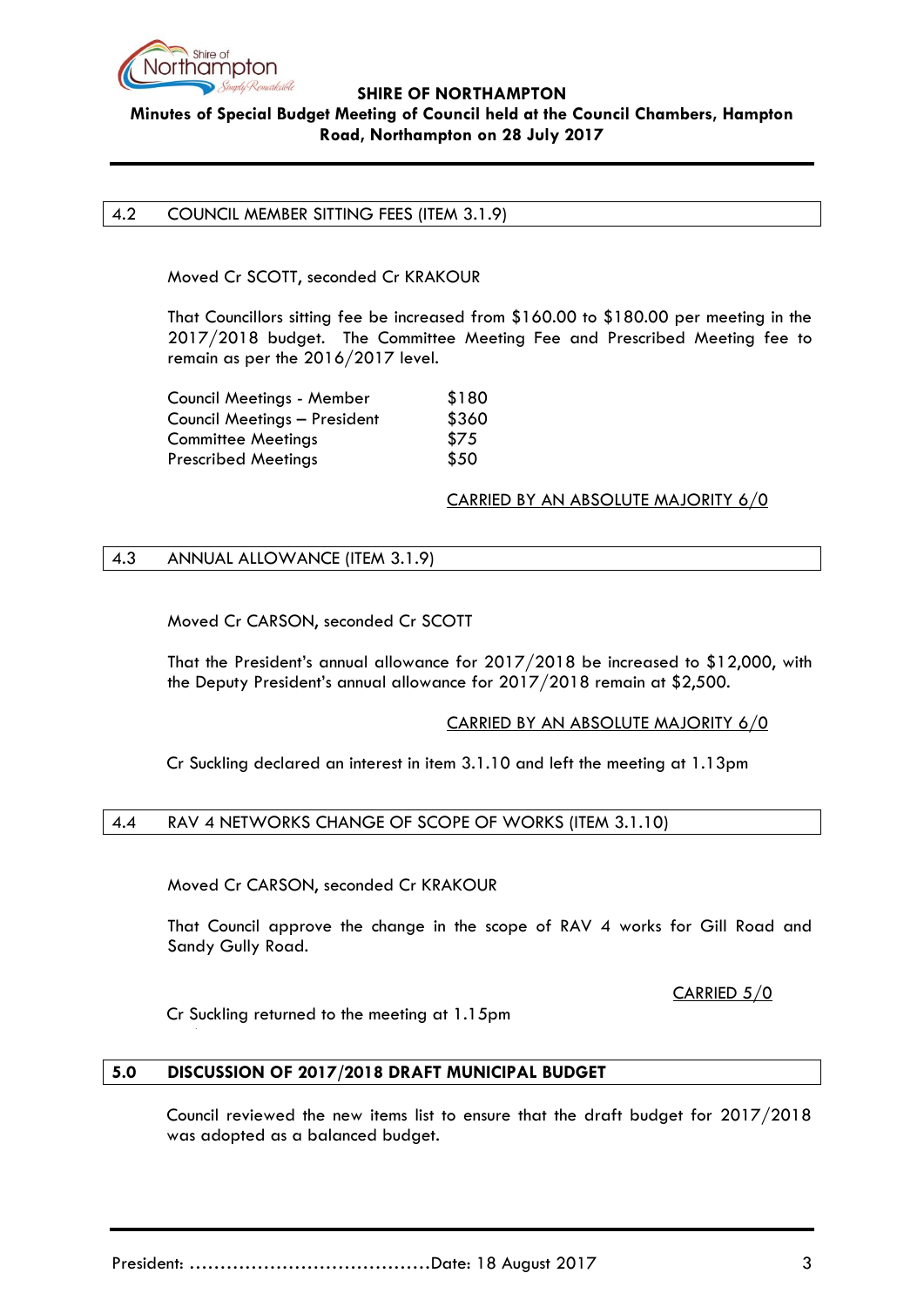

# **Minutes of Special Budget Meeting of Council held at the Council Chambers, Hampton Road, Northampton on 28 July 2017**

#### <span id="page-3-0"></span>5.1 SETTING OF RATE IN THE DOLLAR AND MINIMUMS (ITEM 4)

Moved Cr Suckling, seconded Cr Carson

That the Draft Municipal Fund Budget for 2017/2018 be adopted as a balanced budget and the following charges be levied:

*General Rates*

The rate in the dollar for all rateable Gross Rental Value properties be set at \$0.080220 (8.0220¢) and the rate in the dollar for all rateable Unimproved Value properties be set at  $$0.012717 (1.2717¢)$  to achieve a 3% increase in rates revenue.

#### *Minimum Rates*

That the minimum rate on rateable Gross Rental Value and Unimproved Value properties be set at \$535.00 per assessment.

### CARRIED BY AN ABSOLUTE MAJORITY 6/0

### <span id="page-3-1"></span>5.2 SPECIFIED AREA RATES – SETTING OF RATE IN THE DOLLAR AND STATING OF THE PURPOSE OF THE SPECIFIED RATE (ITEM 5**)**

### <span id="page-3-2"></span>5.2.1 PORT GREGORY SPECIFIED AREA RATE (ITEM 5.1**)**

Moved Cr Suckling, seconded Cr Carson

That the specified area rate in the dollar, for all rateable Port Gregory Gross Rental Value properties within the Port Gregory Townsite be set at  $$0.018334 (1.8334)$  to raise approximately \$9,481 to fund the operating cost of maintaining the Port Gregory Water Supply.

## CARRIED BY AN ABSOLUTE MAJORITY 6/0

## <span id="page-3-3"></span>5.2.2 KALBARRI TOURISM SPECIFIED AREA RATE (ITEM 2.4.2)

Moved Cr Suckling, seconded Cr Carson

That the specified area rate in the dollar, for all rateable Kalbarri Gross Rental Value properties zoned Residential, Residential Development, Places of Public Assembly, Special Site, Special Rural, Commercial, Tourist Accommodation, Service Industry, Light Industry, Composite Light Industry, within the Kalbarri Town Planning Scheme No. 9 be set at  $$0.001764$  (0.1764 $\epsilon$ ), to raise approximately \$30,000 being for Tourism Infrastructure related projects and Tourism Promotional Advertising within the Kalbarri Ward.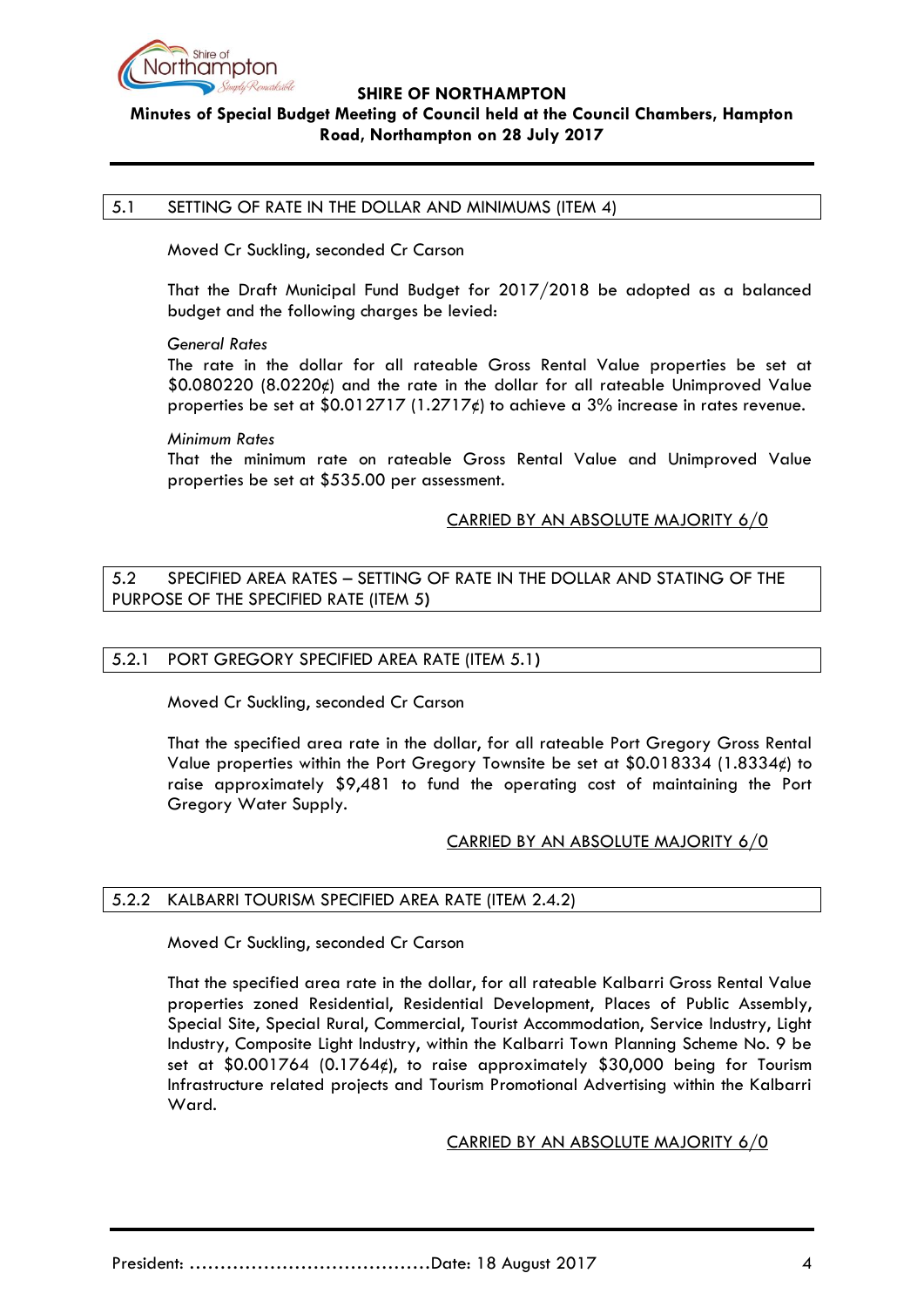

# **Minutes of Special Budget Meeting of Council held at the Council Chambers, Hampton Road, Northampton on 28 July 2017**

## <span id="page-4-0"></span>5.3 REFUSE FEES (ITEM 6)

Moved Cr Suckling, seconded Cr Carson

- 1. That the refuse fee for residential refuse collection be set at \$330.00 and the fee for business refuse collection be set at \$660.00.
- 2. That the refuse fee for Half Way Bay Cottages be set at \$263.64 per cottage plus GST.

## CARRIED BY AN ABSOLUTE MAJORITY 6/0

### <span id="page-4-1"></span>5.4 DUE DATE FOR PAYMENT OF RATES, INCLUDING INSTALMENT OPTION (ITEM 7)

Moved Cr Suckling, seconded Cr Carson

That the due date for the payment of rates be 2<sup>nd</sup> October 2017 and the remaining due dates for rate instalment payments be 4<sup>th</sup> December 2017, 5<sup>th</sup> February 2018 and 3rd April 2018.

### CARRIED BY AN ABSOLUTE MAJORITY 6/0

## <span id="page-4-2"></span>5.5 DISCOUNT APPLICABLE TO GENERAL RATES AND DATE BY WHICH PAYMENT IS REQUIRED TO CLAIM DISCOUNT (ITEM 8)

Moved Cr Suckling, seconded Cr Carson

That a discount of 5% be allowed on general rates, applicable to all rate assessments that are paid by 4:30pm on 2nd October 2017.

## CARRIED BY AN ABSOLUTE MAJORITY 6/0

## <span id="page-4-3"></span>5.6 ADMINISTRATION FEE FOR INSTALMENT OPTION (ITEM 9)

Moved Cr Suckling, seconded Cr Carson

That an administration fee of \$5.00 per rate instalment payment be charged.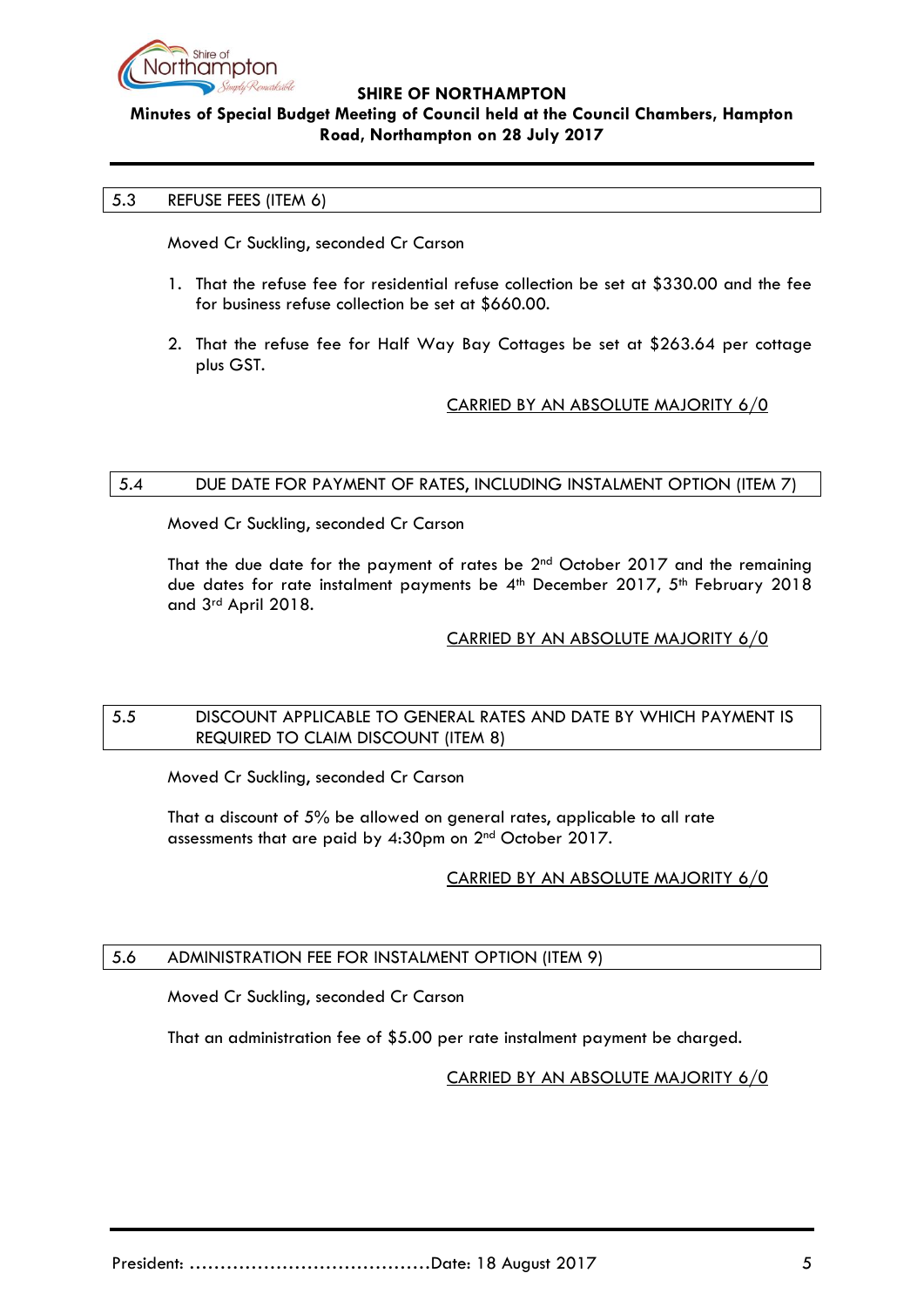

# **Minutes of Special Budget Meeting of Council held at the Council Chambers, Hampton Road, Northampton on 28 July 2017**

### <span id="page-5-0"></span>5.7 SETTING OF INSTALMENT INTEREST CHARGE APPLICABLE TO INSTALMENT OPTION (ITEM 10)

Moved Cr Suckling, seconded Cr Carson

That an instalment interest rate of 5% per annum be charged on all rate assessments that are paid by instalments.

## CARRIED BY AN ABSOLUTE MAJORITY 6/0

### <span id="page-5-1"></span>5.8 SETTING OF PENALTY INTEREST APPLICABLE IF DEFAULT IS MADE ON INSTALMENT OPTION (ITEM 11)

Moved Cr Suckling, seconded Cr Carson

That a penalty interest rate of 10% per annum be applicable to the outstanding rates amount if a ratepayer defaults on the payment of a rates instalment**.**

# CARRIED BY AN ABSOLUTE MAJORITY 6/0

## <span id="page-5-2"></span>5.9 SETTING OF LATE PAYMENT PENALTY INTEREST APPLICABLE TO ALL OVERDUE RATES (ITEM 12)

Moved Cr Suckling, seconded Cr Carson

That a late payment penalty of 10% per annum be charged on all rates outstanding after 2<sup>nd</sup> October 2017, where no instalment option was taken.

## CARRIED BY AN ABSOLUTE MAJORITY 6/0

## <span id="page-5-3"></span>6.0 CONSIDERATION OF TRUST, RESERVE AND LOAN FUND 2017/2018 DRAFT BUDGETS(ITEM 13)

Moved Cr Suckling, seconded Cr Carson

The Trust, Reserve and Loan Fund Budgets for 2017/2018 are adopted.